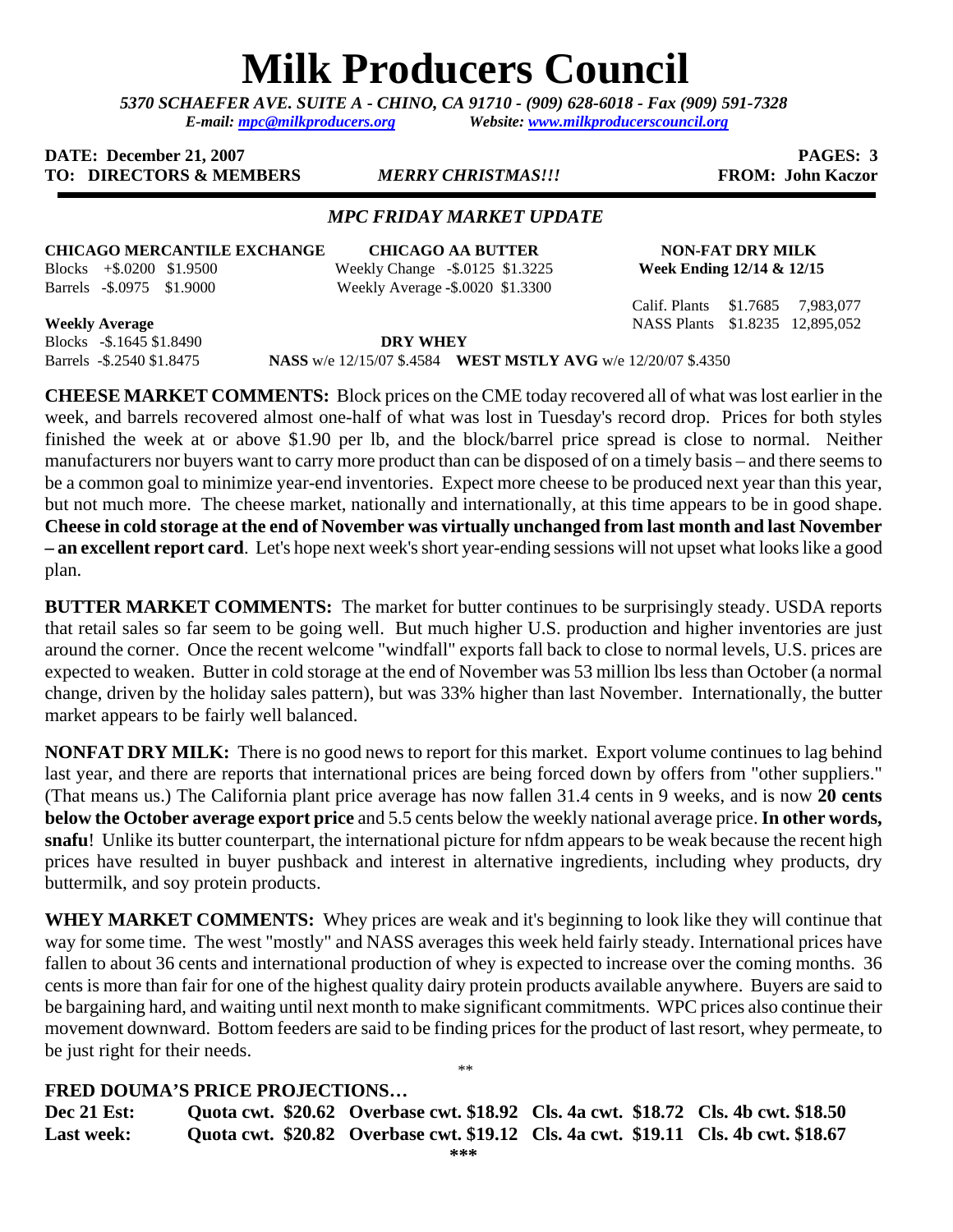**CDFA ANNOUNCES MAKEUP OF NEW WHEY COMMITTEE:** *(By Rob VandenHeuvel)* This week, CDFA Secretary A.G. Kawamura announced the 14 individuals who will make up the new special committee exploring how the class 4b (cheese) formula should value whey. The committee will include:

- Andrew Branagh cheesemaker
- Scott Hofferber cheesemaker
- John Jeter cheesemaker
- Mike McCully cheesemaker
- Joe Paris cheesemaker
- Sue Taylor cheesemaker
- Bill Schiek representing cheesemakers
- Scott Magneson dairy producer
- Tony Mendes dairy producer
- Ray Souza dairy producer
- Sean Tollenaar dairy producer
- Geoffrey Vanden Heuvel dairy producer
- Bill Van Dam representing cooperative
- Tom Wegner representing cooperative

The first meeting of this new committee will be on **Friday, December 28th from 10:00 am – 2:30 pm at the CDFA auditorium in Sacramento**. The meetings are open to the public, and all producers are certainly encouraged to attend. For more information on this committee and its members, you can read CDFA's announcement at: [http://www.cdfa.ca.gov/dairy/pdf/notices/WheyReviewCommitteeLetterDec182007.pdf.](http://www.cdfa.ca.gov/dairy/pdf/notices/WheyReviewCommitteeLetterDec182007.pdf)

**On a similar note**, the decision by CDFA has received much attention, not only by California producers, but by producer groups throughout the U.S. Last week, National Milk Producers Federation (NMPF) sent a letter to Secretary Kawamura regarding the recent decision. Here are a few excerpts:

*"This [decision] will lead to wild swings in the differences among California minimum prices, Federal order minimum prices, and competitive prices in unregulated markets, and disorder milk marketing in California and across the country."* 

*"A fixed whey value in the Class 4b price formula offers no accommodation with the rest of the country and will ultimately disrupt milk marketing in all states, including California. Shifting differences among regional milk prices will result from the new formula, and lead to surges of milk in response: first into, then out of, California. This will destabilize milk marketing across the country, but within California most of all."* 

*"NMPF urges CDFA to reconsider this decision, abandon the fixed whey value, and adopt a Class 4b milk price formula that moves in parallel with the Federal order Class III milk price. The long-term viability of both the California and Federal pricing systems depends upon their effective coordination."* 

If you'd like to read the full letter, you can see it on our website at [http://www.MilkProducersCouncil.org/121207nmpf.pdf.](http://www.milkproducerscouncil.org/121207nmpf.pdf)

**THE PREDICTABLE, THE UNFORTUNATE, THE SCARY**: *(By Sybrand Vander Dussen)* As bad as milk prices were in 2006, this year is that good. Although excessive government subsidizing of ethanol plants which use feed corn has driven our feed prices to record highs, twenty-dollar milk soothes even that. This is a heady time in the dairy industry. Instead of wondering how long our equity would continue to convert to bank loans, or how long we could hold on after equity was consumed, we are now in a position to pay down those loans, perform deferred maintenance, replace equipment, and update areas in our operations. This is very good; it keeps money rolling and many, many other businesses benefit along with us.

Another perhaps unfortunate reaction is that we are trying to produce as much milk as possible. 2x to 3x, broader use of rbst, better feed, and keeping every cow that walks, is the industry's response.

**This was predictable** because our industry has experienced sharp up and down price cycles before and we have learned to make as much milk [money] as possible when prices are up, in order to weather the next downturn.